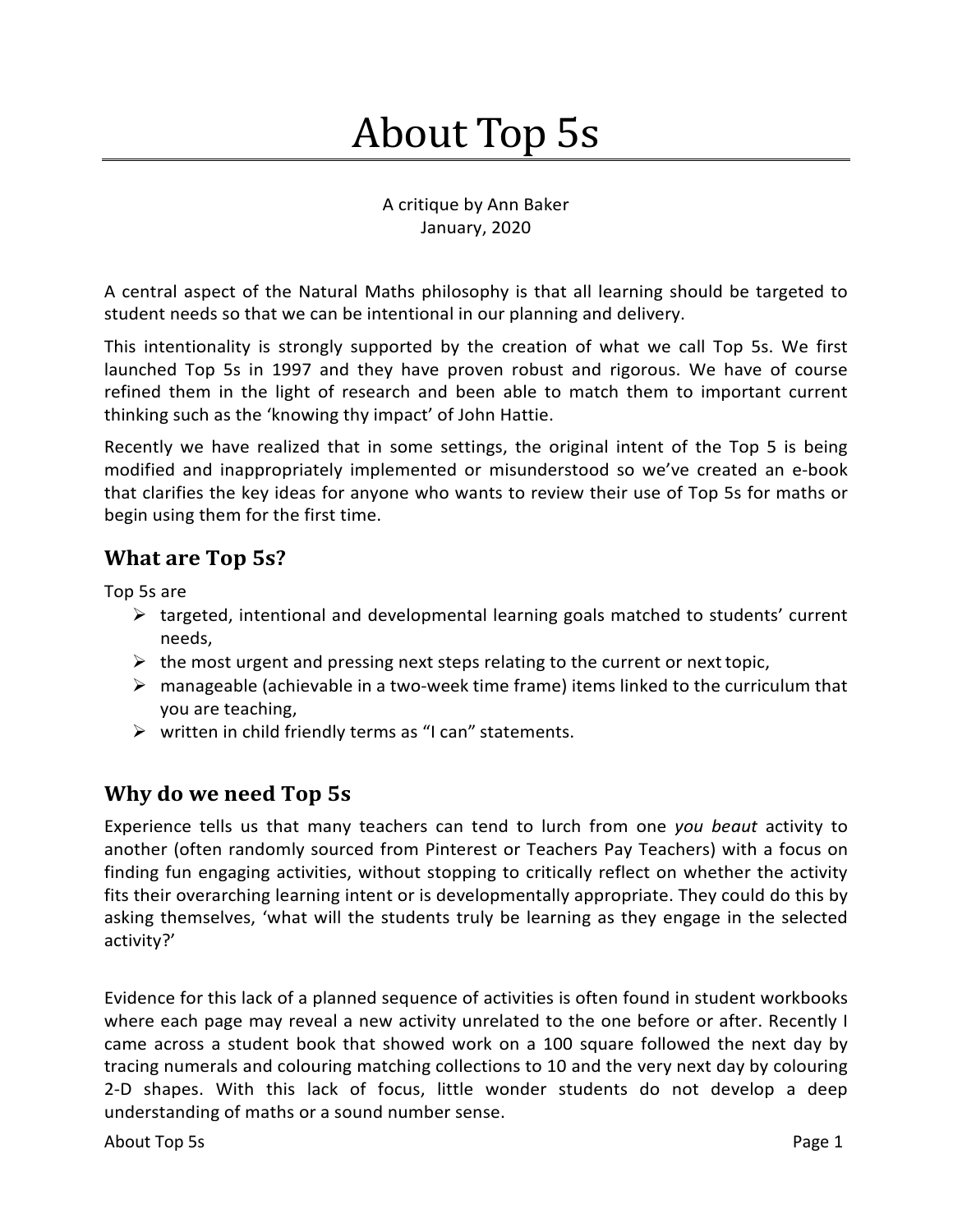The power of Top 5s to keep us focused is why they are so important. If we are 'kid watching' and reflecting on exactly what our students need to know and be able to do next, then we can pinpoint and document what needs to be on their learning trajectory. This makes the selection and planning of appropriate problems and activities to ensure deep understanding and success for all, much easier.

Done well, by investing time in them, Top 5s will provide:

- $\triangleright$  Ideas for pre- and post-assessment tasks (not tests) that allow us to 'know thy impact'
- $\triangleright$  A cohesive, well planned and documented learning journey
- $\triangleright$  Intentional and focused lessons and reflection points
- $\triangleright$  Success criteria for student self-monitoring, tracking and student goal setting, thus placing the learner at the centre of the process
- $\triangleright$  Structure and rigour for a two-week unit of work
- $\triangleright$  Prompts for questioning, observing and recording formative assessment information

#### **An Example: A Top 5 for Fractions**



This Top 5 reflects the Year 2, 3 and 4 content descriptors from the Australian Curriculum: Mathematics. We know that students' understanding of fractions is often poor because of the rush we are always feeling to cover the content. Some students will still be struggling to fully understand the part, part, whole aspect or the multiplicative aspect of fractions. They will have had limited experiences, for example shading a half or a quarter in the same way

About Top 5s Page 2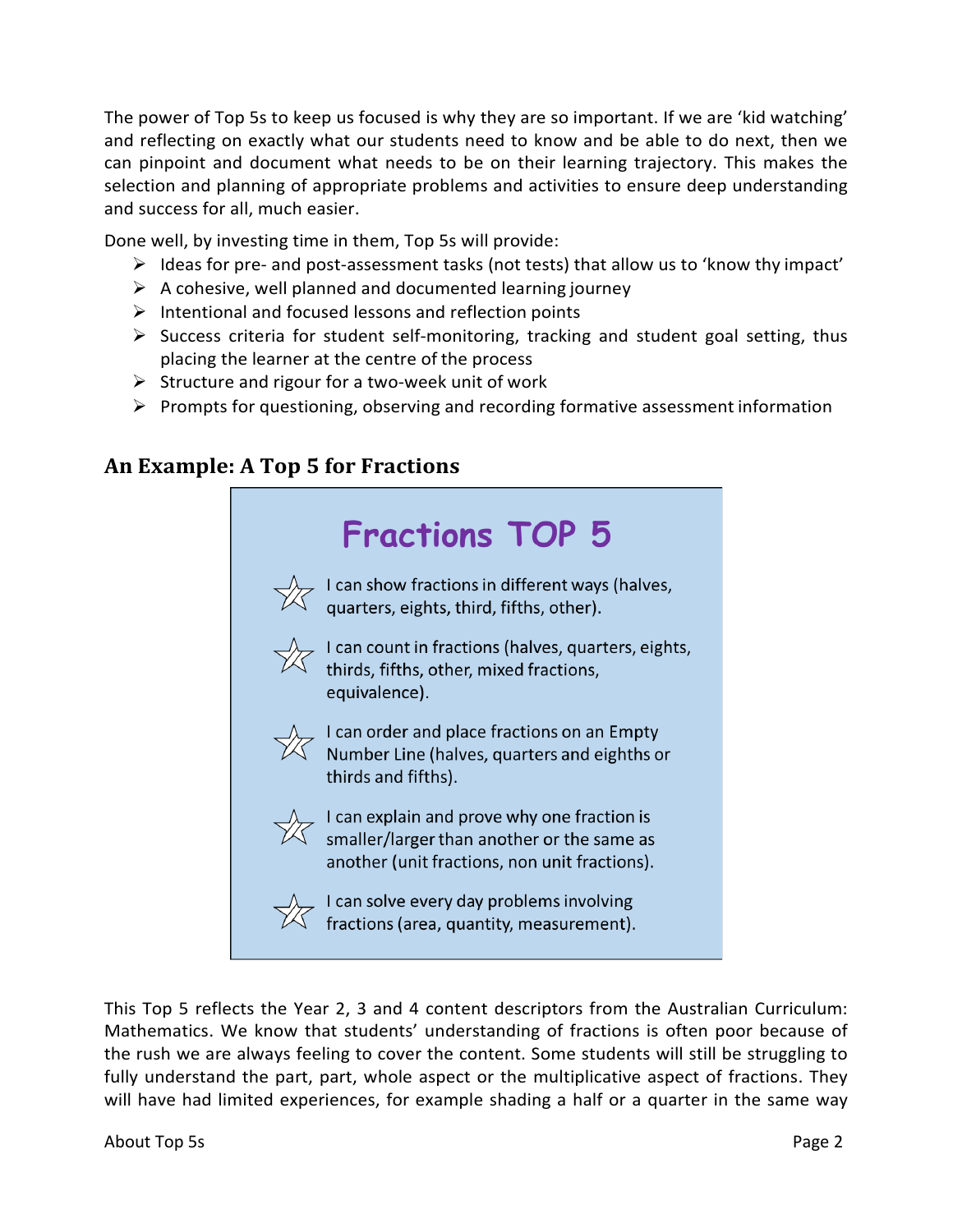and usually only using circles, squares or rectangles. Many misconceptions and error patterns are lurking. With this in mind this Top 5 picks up at what on the surface might look like Year 2 content but invites students to work flexibly not just procedurally and to apply reasoning and justification. Ordering and sequencing numbers on an Empty Number Line (ENL) begins to push into Year 4 content although even at Year 2 students should be able to show halfway points on an ENL.

The Fractions Top 5 is straight from my imagination with a pretend class in mind. Why do I say this? Because ideally with a real class, I would have first carried out a problematized situation or activity to reveal:

- $\triangleright$  what the students do already know and can do (the strengths),
- $\triangleright$  what misconceptions or common error patterns are present,
- $\triangleright$  if there were gaps in concepts or vocabulary that need to be addressed,
- $\triangleright$  what the range of understanding is in the class and how and where they match to the curriculum, which shows what differentiation needs to be built in?
- $\triangleright$  what disposition to the topic already exists, positive or negative. in this case, "i hate fractions."

#### **NOTE:**

There are three main forms of fractions to consider here. They are:



It is intended that all three will be included in the planning based on this Top 5.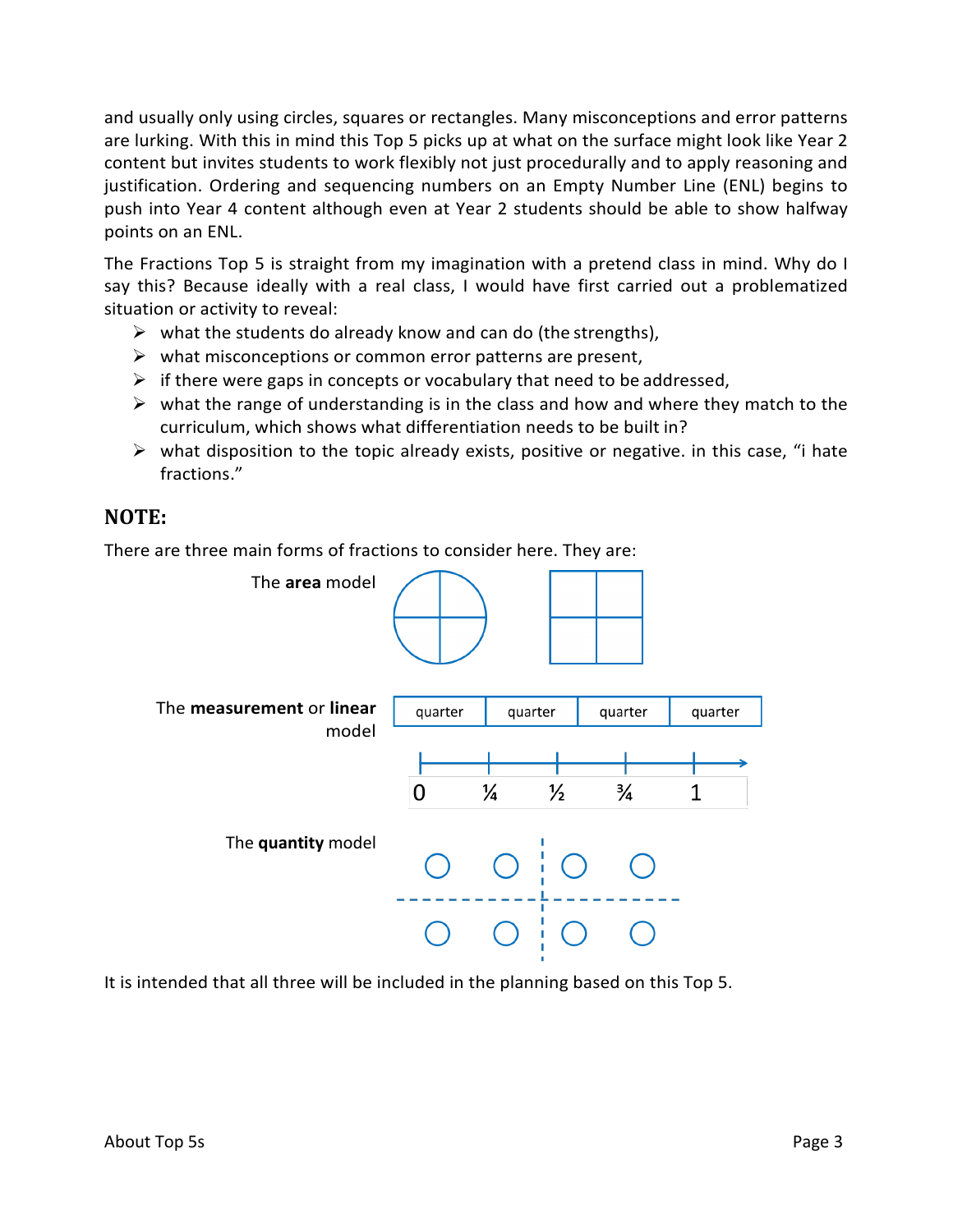## **Catering for Differentiation**

At the end of each Top 5 item we can include brackets to show how we intend to differentiate, as in:

 $\sqrt{\phantom{a}}$  I can show fractions in different ways (halves,<br>quarters, eights, third, fifths, other).

For some students, halves and quarters will be the focus, for others that may include, eights, third and or fifths while of course there are no limits forthose students who already display deep understandings and solve unfamiliar, complex problems involving fractions. Similarly, flexibility with showing fractions and the number of different representations should be made challenging for some students.

Some students will count in halves only, some will mix the patterns and bring in equivalence and mixed fractions.



All can be included and catered for and progress monitored.

Everyday problems ensure that we help students make connections between fractions and where they occur in the real world:

 $\mathcal{A}$  I can solve every day problems involving<br>I fractions (area, quantity, measurement).

This could include time, money, mass and capacity and so on.

## **What goes wrong when teachers first begin to create Top 5s?**

Top 5s are not easy to create at first. It does get easier overtime when we have engaged in kid watching and whether our Top 5s were pitched at the right level of development. Initial attempts are usually:

- $\triangleright$  Over ambitious. They cannot possibly be achieved with real meaning and depth in the 2-week time frame allotted. Often teachers try to cover what is in the curriculum in one unit, rather than remember that the curriculum describes what is expected to be learnt by the end of the year. Experience tells us that topics need to be revisited and extended in subsequent units of work.
- $\triangleright$  Not written in child friendly language. Instead, they simply restate the jargonistic content descriptors straight from the curriculum document and as such are not student-friendly.
- $\triangleright$  Focus on procedural, rote and surface features of the topic not the deep understandings and reasoning required to 'master' the concepts.
- $\triangleright$  Are not developmental or reflective of how to avoid misconceptions and common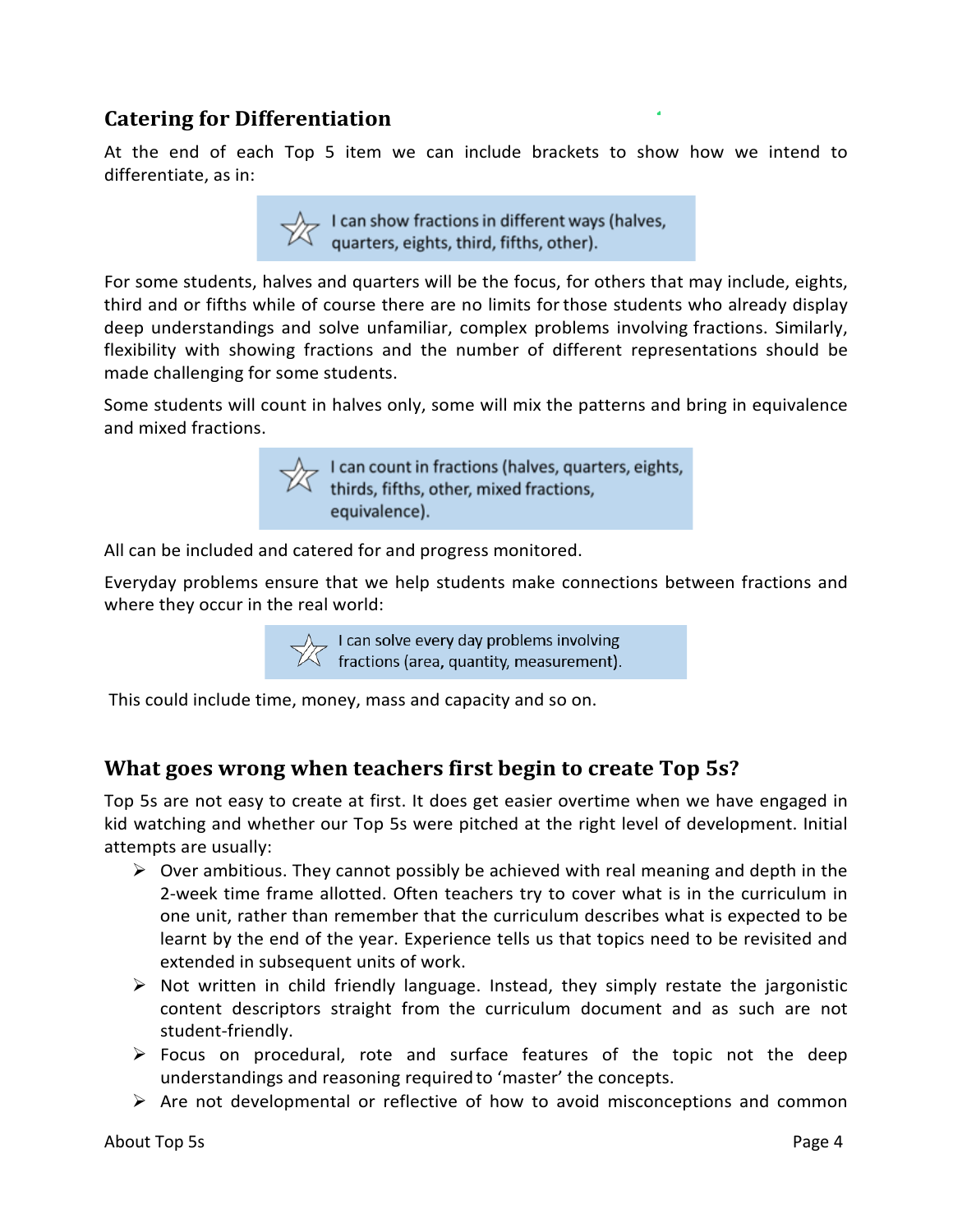error patterns.

- $\triangleright$  Have not built in any differentiation. The bracketed part at the end of a Top 5 item allow the teacher to identify the range within which different students will be working.
- $\triangleright$  Do not lend themselves to pre- and post-assessment tasks that are more than mere testitems.
- $\triangleright$  Omit the vital last item which always needs to be an application or problem-solving statement, e.g., I can solve everyday problems involving fractions.

The following Top 5 demonstrates most of the above criticisms and uses the vocabulary of the content descriptors:

| <b>Fractions TOP 5</b>                                                  |
|-------------------------------------------------------------------------|
| I can represent and interpret fractions<br>of a shape.                  |
| $\sqrt{\chi}$ I can represent and interpret fractions<br>of a quantity. |
| $\sqrt{\chi}$ I can model fractions and their<br>multiples.             |
| know equivalent fractions.                                              |
| I can count in fractions                                                |

Notice that some of the terms will have little meaning to a student, the actual fractions involved are not differentiated and there is no reasoning or problem solving or connections with the real, world built in. It is also over ambitious.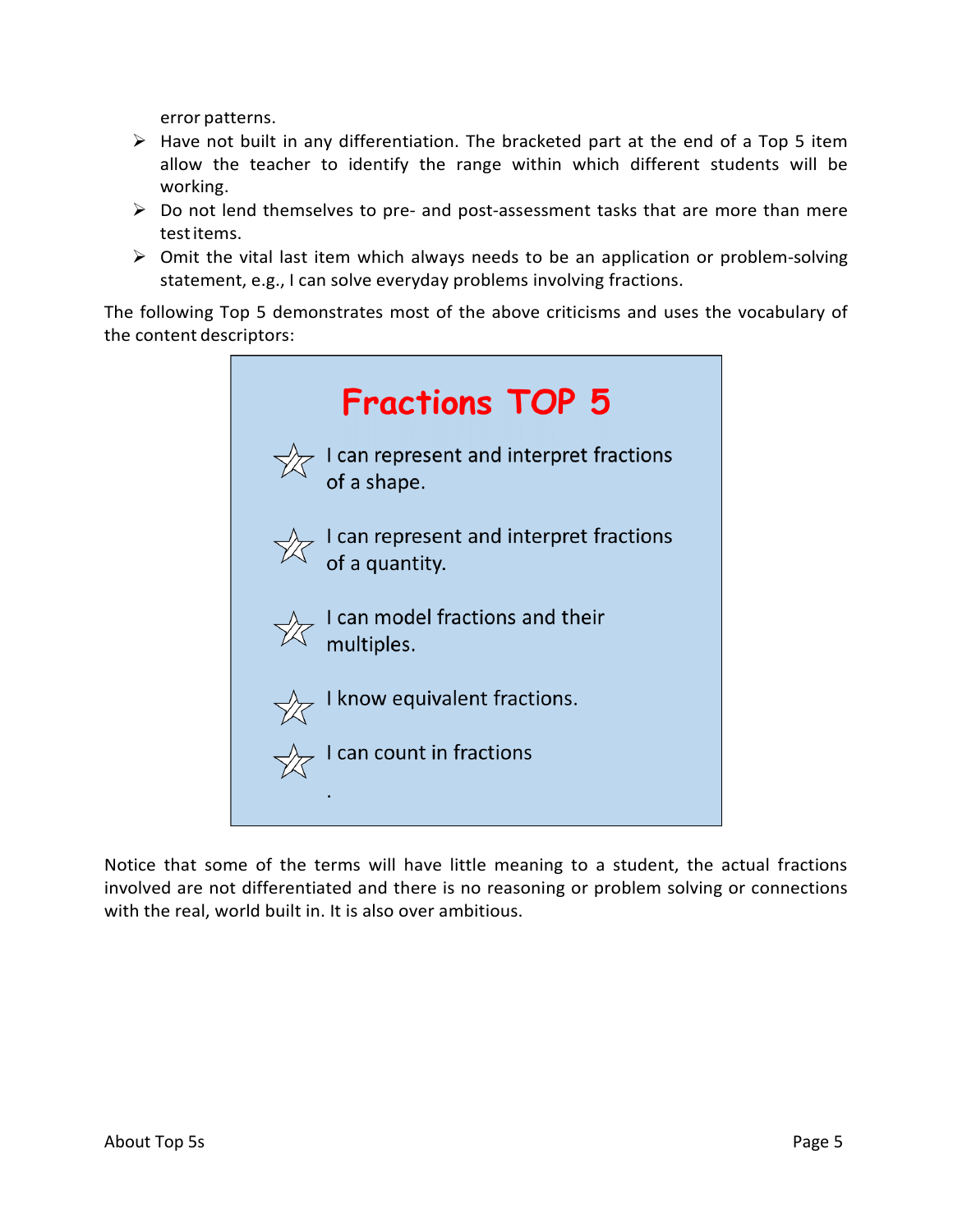#### **What's in it for our students?**

- 1. Top 5s cater for individual differences and differentiation based on kid-watching and formative assessment. They build in scaffolding and a *sting in the tail* (additional challenge) for those who need extra stretch. Not every student will have exactly the same Top 5. For some the first two items may be from the previous year's curriculum leading them into the next item on the Top 5. For one or two others there may be two extra items at the end of the TOP 5 to give them challenge possibly from the following year's curriculum or through complex problems. However, maths is not a race. Favour deep understanding over procedural or surface knowledge and do not venture into the following year's content lightly.
- 2. Success criteria are written in child friendly language, so, when they are shared with students and their parents, everybody can understand them, be on the same page and work together to share the learning journey.
- 3. Students know what they are expected to be learning and can discuss how they are progressing and the support they may need: they can set their own related learning goals and challenges.
- 4. Students can record their own progress on a traffic light chart matched to the Top 5 and as result see their ownpersonal growth.



They can see their success or lack thereof without needing the teacher to judge for them.